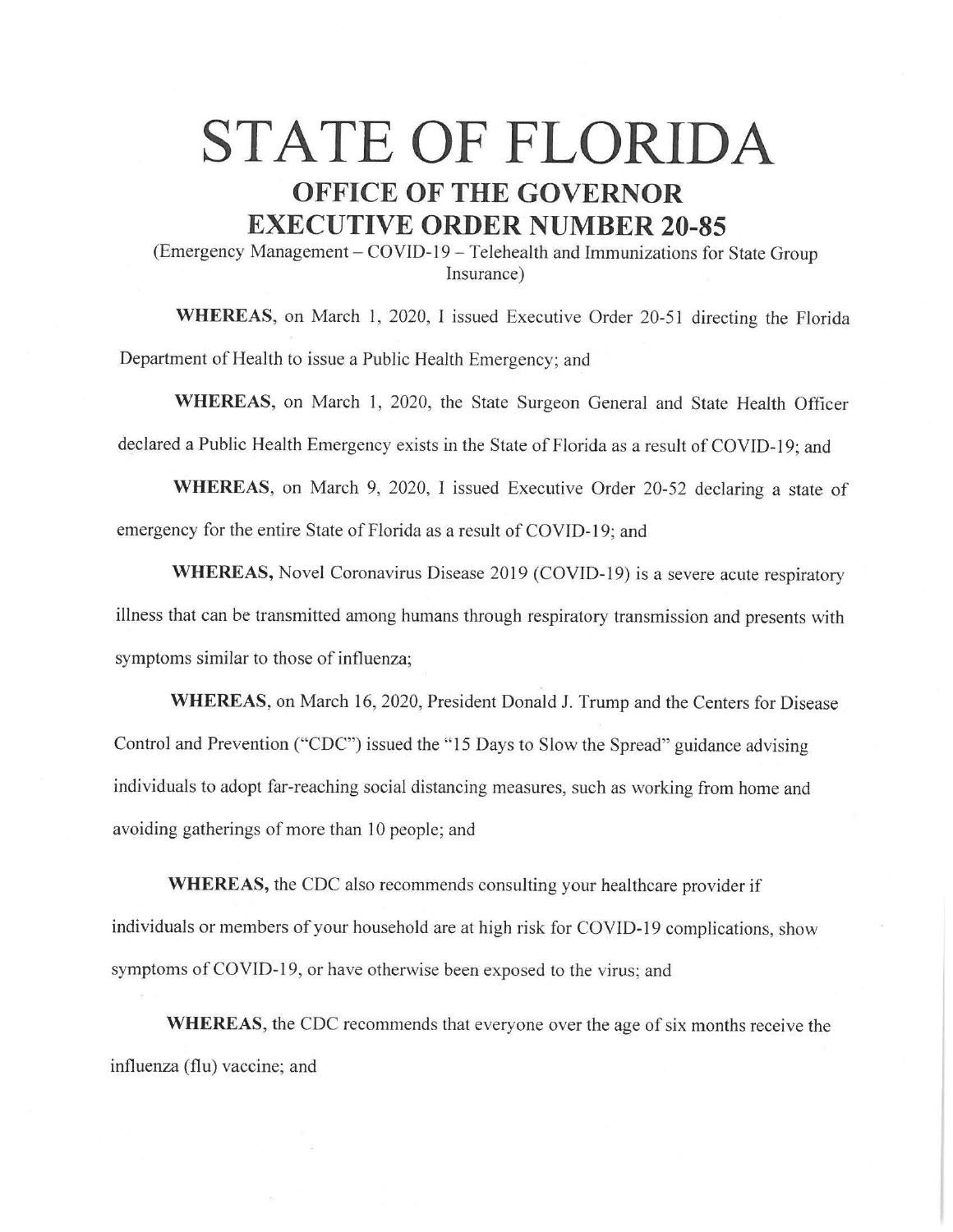**WHEREAS,** the flu can lead to more serious respiratory diseases that can result in hospitalization or death and individuals with certain health conditions are at a higher risk of flu complications, including many of the same high-risk indicators for COVID-19 complications; and

**WHEREAS,** State Employees across Florida are working tirelessly to support the COVID-19 response effort by providing mission critical support to protect all Floridians; and

**WHEREAS,** the State Group Insurance Program (SGI) provides coverage to State Employees and their dependents; and

**WHEREAS,** Current SGI coverage includes preventive and sick visits through in-person physician office visits, therefore limiting patient access to care; and

**WHEREAS,** the SGI also provides coverage for immunizations administered by a participating provider, including the flu, which are included on the Advisory Committee for Immunization Practices recommendations list based on a member's age and condition; and

**WHEREAS,** all SGI plan providers have in-network or contracted, Florida-licensed telehealth providers ready to provide health care services effective immediately which would allow state employees to remain in their homes, if sick, and avoid exposure to other sick individuals; or, if not sick, to attend physician appointments without fear of exposure to others; and

**WHEREAS,** as Governor, I am responsible for protecting our state and the health and safety of its residents;

2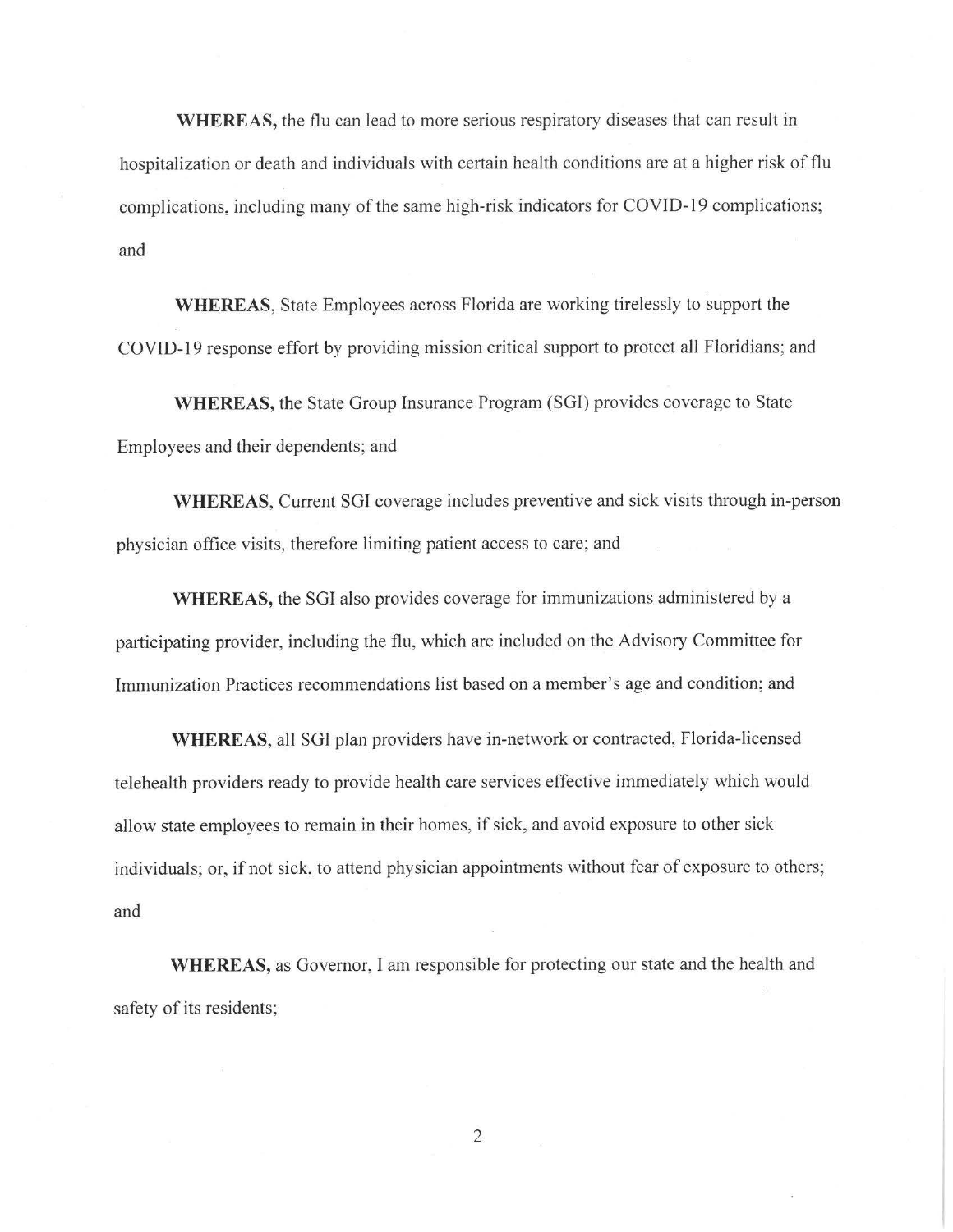**NOW, THEREFORE, I, RON DESANTIS,** as Governor of Florida, by virtue of the authority vested in me by Article IV, Section (1)(a) of the Florida Constitution, Chapter 252. Florida Statutes, and all other applicable laws, promulgate the following Executive Order to take immediate effect:

Section 1. Telehealth

A. I suspend the relevant portions of section 110. 123, Florida Statutes, and direct the Secretary of the Department of Management Services to amend the state employee health benefits plan documents effective immediately through the expiration of Executive Order 20-52, including any extensions, to include telehealth services at no additional cost to employees.

B. I suspend the relevant portions of section 110.12315, Florida Statutes, and direct the Secretary of the Department of Management Services to amend the state employee pharmacy benefits plan documents effective immediately through the expiration of Executive Order 20-52, including any extensions, to include telehealth services, as appropriate, to employees participating in the SOI plan.

C. I hereby direct the Department of Management Services, Division of State Group Insurance, to ensure that all state employees have access to telehealth services through the state's contracted HMO plans and PPO organization plan without cost sharing effective immediately through the expiration of Executive Order 20-52, including any extensions.

Section 2. Immunizations

A. I suspend the relevant portions of section 110.123, Florida Statutes, and direct the Secretary of the Department of Management Services to amend the state employee health plan benefits plan documents effective immediately through the expiration of Executive Order 20-52,

3